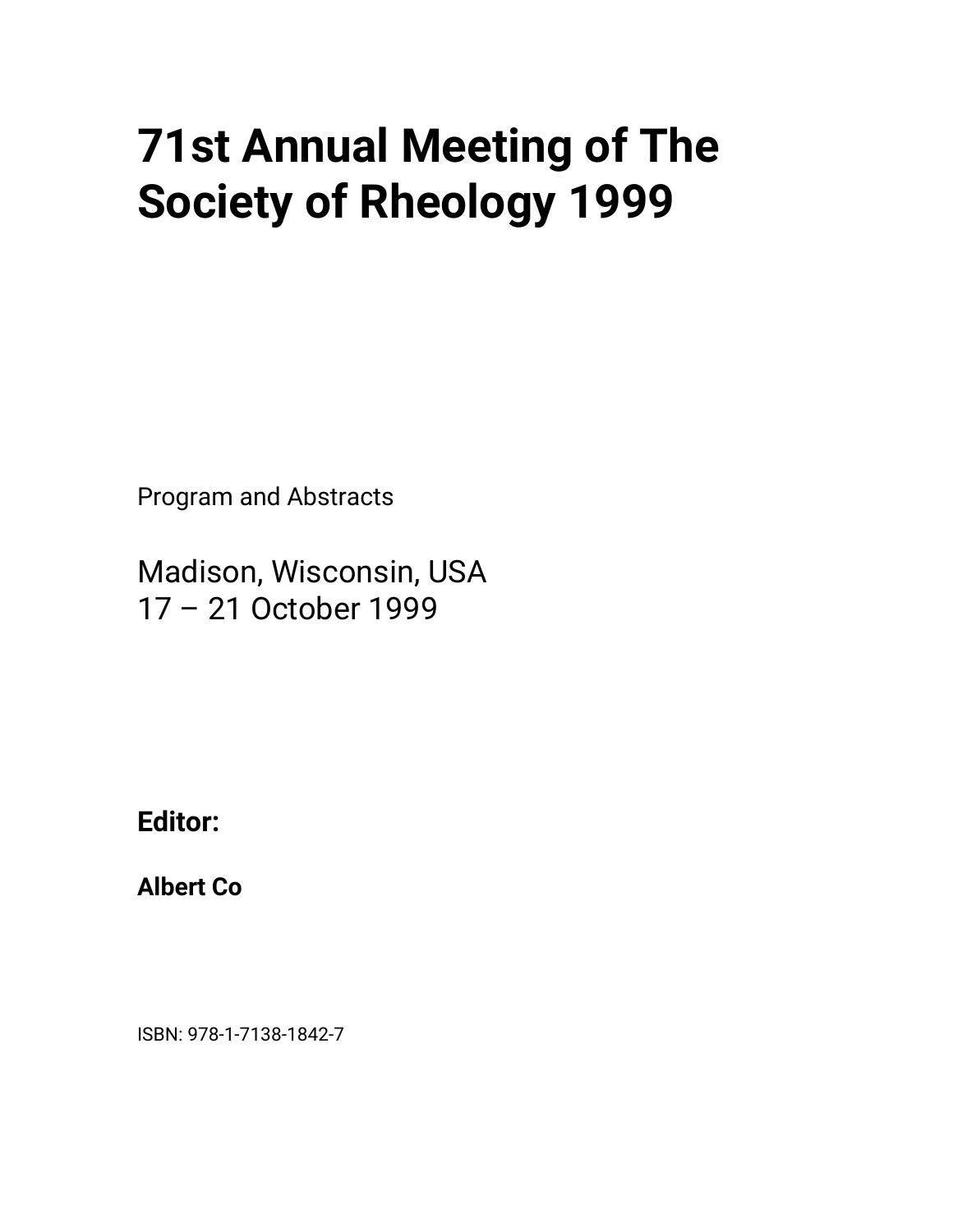**Printed from e-media with permission by:**

Curran Associates, Inc. 57 Morehouse Lane Red Hook, NY 12571



**Some format issues inherent in the e-media version may also appear in this print version.**

Copyright© (1999) by Society of Rheology All rights reserved.

Printed with permission by Curran Associates, Inc. (2021)

For permission requests, please contact Society of Rheology at the address below.

Society of Rheology Bldg. 226, Room B350 100 Bureau Dr. Stop 731.04 Gaithersburg, MD. 20899-8615

Phone: (301) 975-6016

www.rheology.org

## **Additional copies of this publication are available from:**

Curran Associates, Inc. 57 Morehouse Lane Red Hook, NY 12571 USA Phone: 845-758-0400 Fax: 845-758-2634 Email: curran@proceedings.com Web: www.proceedings.com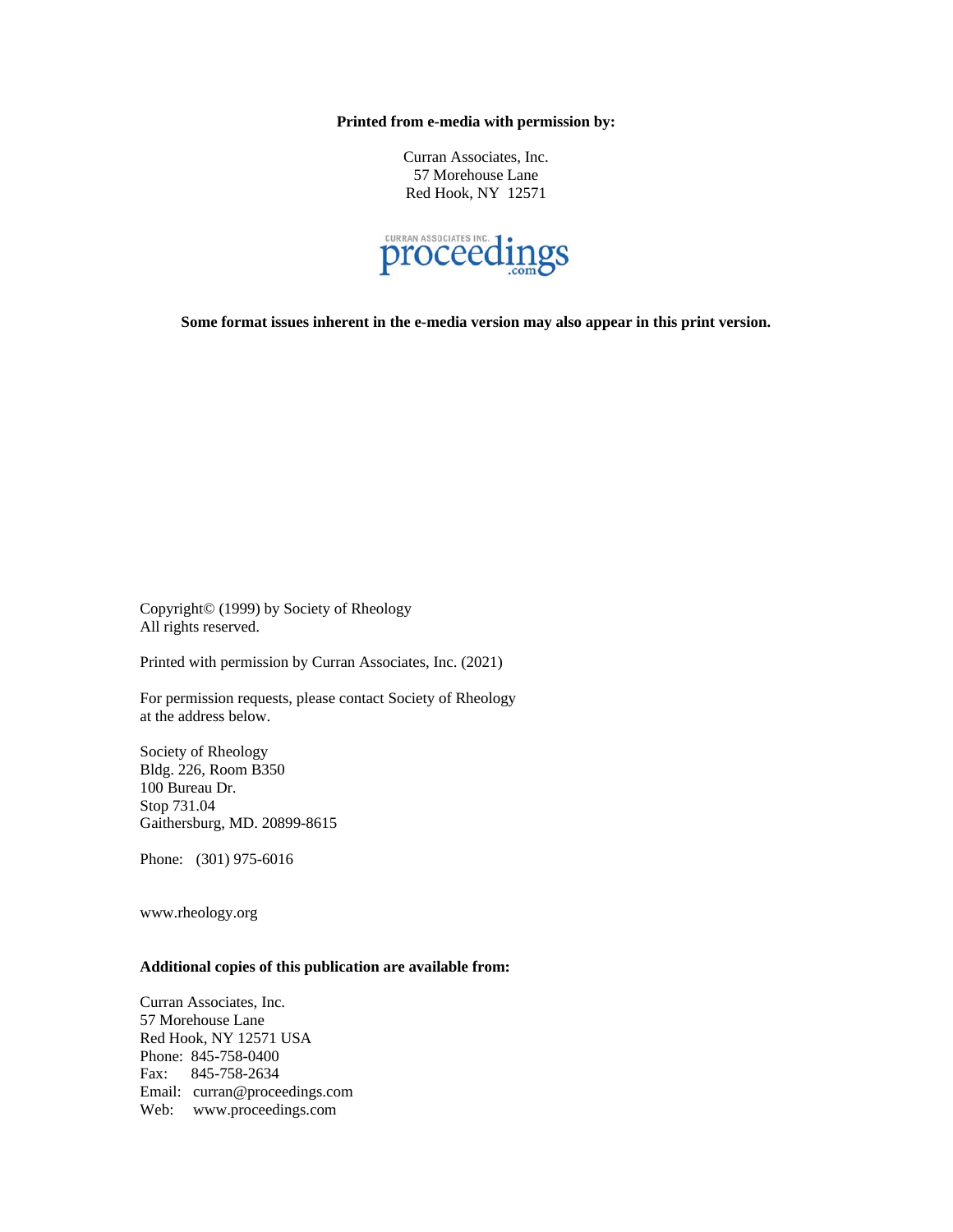## **Contents**

| Viscoelasticity of Synthetic and Biological Polymer Solutions and Gels  11 |  |
|----------------------------------------------------------------------------|--|
|                                                                            |  |
|                                                                            |  |
|                                                                            |  |
|                                                                            |  |
|                                                                            |  |
| Viscoelasticity of Synthetic and Biological Polymer Solutions and Gels 23  |  |
|                                                                            |  |
|                                                                            |  |
|                                                                            |  |
|                                                                            |  |
| Viscoelasticity of Synthetic and Biological Polymer Solutions and Gels 33  |  |
|                                                                            |  |
|                                                                            |  |
|                                                                            |  |
|                                                                            |  |
|                                                                            |  |
|                                                                            |  |
|                                                                            |  |
|                                                                            |  |